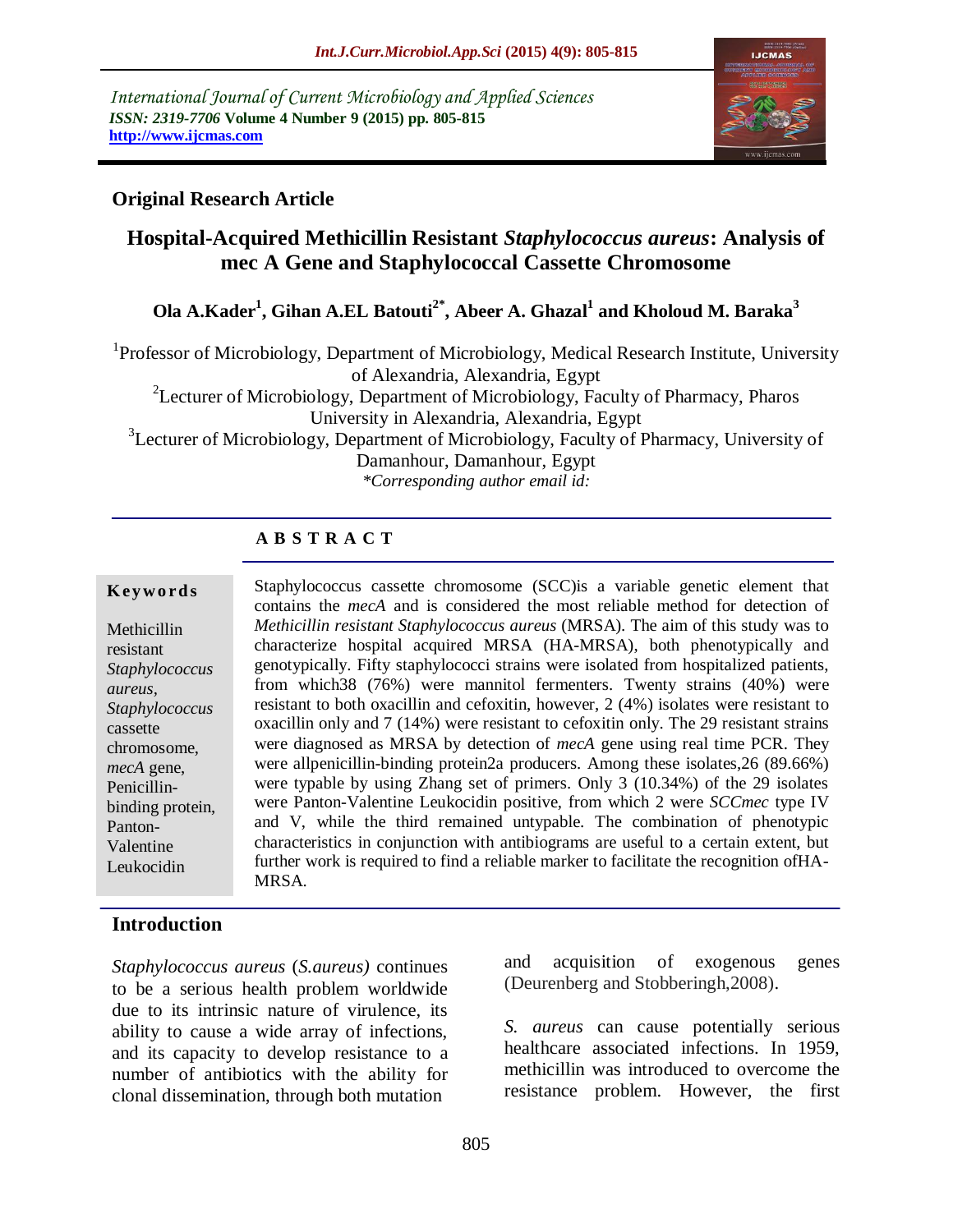MRSA was isolated shortly after the introduction of methicillin (Lee *et al.,* 2011).

Virulence factors are encoded by phages, plasmids, pathogencity islands and the *SCC*. Increased resistance for antibiotics is encoded by a transposon (Tn 1546) inserted into a conjugated plasmid that has also encoded resistance to disinfectants (Chambers and Deleo, 2009, Lee *et al.,* 2011).

The resistance to methicillin is not due to βlactamase production but to the expression of an additional penicillin-binding protein  $(PBP<sub>2a</sub>)$ , acquired from other species, which was resistant to the action of the antibiotic, and this protein is coded for by a mobile genetic element termed the methicillinresistant gene (*mecA*) (My *et al.,* 2011).  $PBP_{2a}$  has low affinity to methicillin rendering the bacteria that produce it; resistant to all beta-lactam antibiotics(Kim *et al.,* 2012 ). In recent years, the gene has continued to progress so that many MRSA strains are currently resistant to several antibiotics such as penicillin, oxacillin, and [amoxicillin\(](http://www.medicinenet.com/script/main/art.asp?articlekey=692)Chambers and Deleo, 2009).

The rates of MRSA infections in hospitals, as well as thecommunity, have continued to rise.The differentiation between the typical HA-MRSA and community acquired MRSA (CA-MRSA) strainsbased on epidemiologic definitions has become difficult(Yamamoto *et al.,* 2010, Mediavilla 2012 ).

*SCCmec* is a variable genetic element that contains the methicillin resistance determinant, *mecA*. *SCCmec* typing is one of the most important molecular tools available for distinction between HA-MRSA andCA-MRSA (Turlej*et al.,* 2011).

HA-MRSA strains are typically associated with one of three types I–III, which carry additional antibiotic resistance genes. In contrast, CA-MRSA has almost exclusively been associated with type IV. More recently, type V *SCCmec* is described to be harboured by *S. aureus* strains which behave similarly to type IV strains, causing typical CA-MRSA infections. (Turlej *et al.,* 2011, Shanshuang *et al.,* 2011)

In 1932, Panton and Valentine described Panton-Va lentine Leukocidin (PVL), a leukocidintoxin as a virulence factor that form pores in the membrane of host defense cells by the synergistic action of two secretory proteins, designated LukS-PV and LukF-PV (Tristan *et al.,* 2007).

These proteins are encoded by two cotranscribed genes of a prophage integrated in the *S.aureus* chromosome and are secreted before they assemble into a poreforming polymorphonuclear leukocytes membranes, leading to their lysis (Tristan *et al.,* 2007, Shallcross*et al.,* 2012).

PVL is mostly associated with CA-MRSA infections and is distinguishable from HA-MRSA by nonmultidrug resistance and the carriage of SCCmectype IV. (12) PVL is widely associated with the presence of SCCmec IV and sporadically with SCCmec V but not SCCmec types I, II or III [\(David](http://cmr.asm.org/search?author1=Michael+Z.+David&sortspec=date&submit=Submit) and [Daum,](http://cmr.asm.org/search?author1=Robert+S.+Daum&sortspec=date&submit=Submit) 2010).

This study aimed to characterize HA-MRSA both phenotypically and genotypically.

## **Material and Methods**

A total of 50 staphylococci strains were isolated from hospitalized patients whom had developed infections 48 hours after their admission. Specimens included pus from wounds, catheters, blood, sputum and vaginal swabs.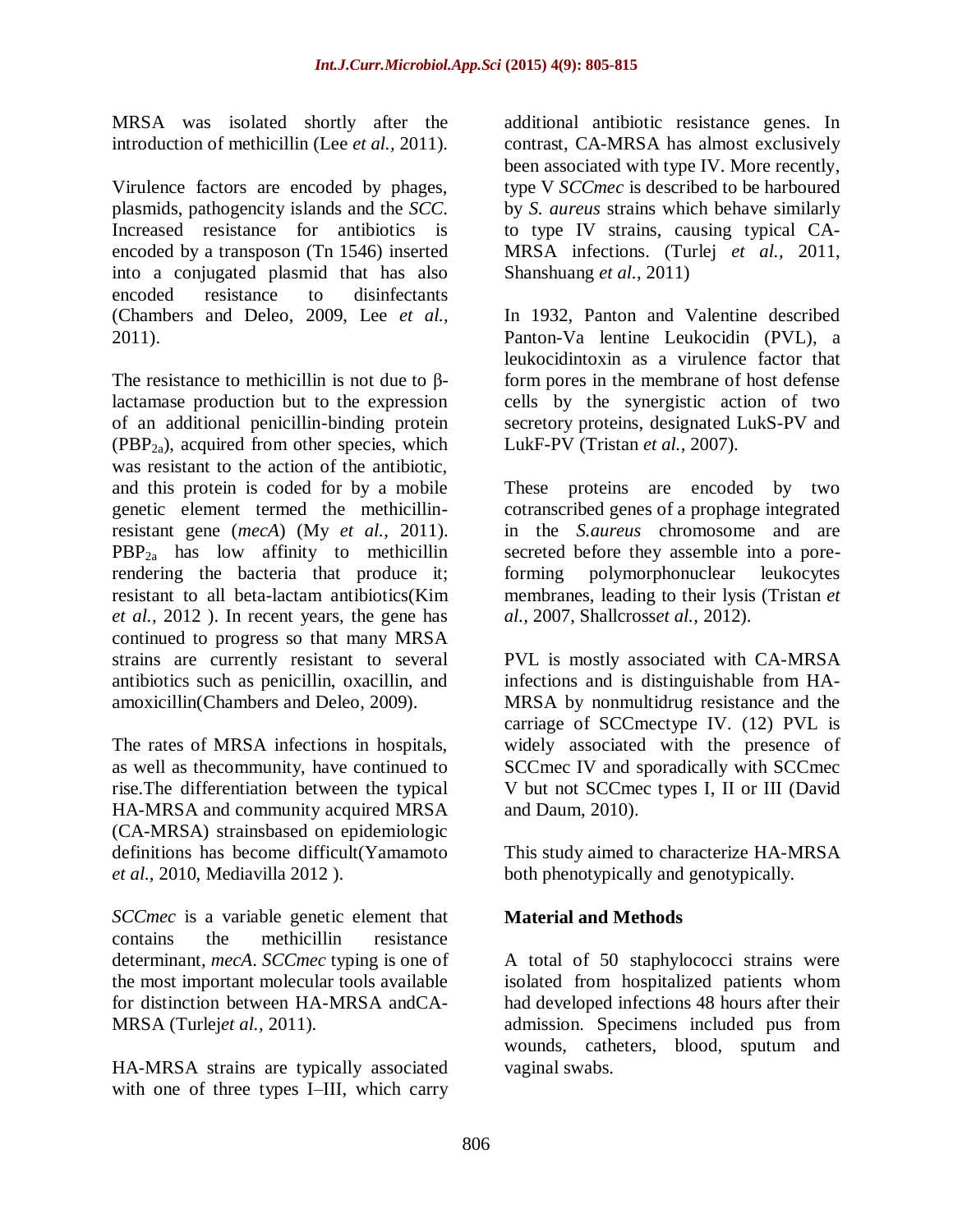All samples were inoculated on blood agar and MacConkey agar (Oxoid Ltd, Wade Road, Basingstoke, Hampshire, UK) plates. Staphylococcal isolates were identified by their colonial appearance. Colonies suspected as staphylococci were Gram stained and tested for catalase, oxidase, slide coagulase and tube coagulase tests (Baird, 1996).

Susceptibility of staphylococci was determined by the disc diffusion method that included oxacillin and cefoxitin discs. (Clinical and Laboratory Standards Institute, 2009 ).

PBP2a Latex Agglutination Test  $(OX O ID^{\circledcirc})$ was performed according to the manufacturers' instructions to detect the presence of PBP2a responsible for methicillin resistance. Agglutination seen with the test but not the control, within 3 minutes was considered PBP<sub>2a</sub> positive (Hussain *et al.,* 2000).

Genotypic identification of MRSA was carried out by detecting *mecA* gene encoding the low affinity PBP2a.Molecular typing of MRSA was carried out using Zhang *et al.,* (2005) scheme targeting *mec* gene (Class A and B), *ccr* gene complexes and individual *SCC*mec types and subtypes using real time PCR by SYBR Green1 technique. Real time PCR was used to determine the occurrence of PVL as a virulence factor (Jones *et al.,* 2007, Enany*et al.,* 2010).

## **Staphylococcal DNA Extraction**

Staphylococcal isolates were subcultured overnight at 37°C on blood agar media. Few colonies were emulsified in 200 µl sterile distilled water to produce a heavy suspension. The bacterial suspension was heated at 100°C for 15 min. The suspension was then centrifuged at 14, 000 rpm for 5 min.

#### **Reagents**

SYBR Green universal PCR master mix 2 fold was purchased from (Fermentas life sciences<sup>®</sup>). All Primers were purchased from metabion international AG and were reconstituted with sterile distilled water to obtain a concentrate of 100 picomoles/μl.

## **Protocol of amplification**

Each PCR tube contained the following:

12.5 µl SYBRGreen universal PCR master mix 2-fold**,** 0.5 µl forward and reverse primer**,** 5 µl DNA extract**,** and 6.5 µl PCR grade water bringing the reaction volume to 25ul.A negative control was prepared by the addition of the same contents to the tube with water instead of the extract.

The tubes were placed in the thermal cycler for amplification. The thermal profile included 1 Cycle of activation at 95 ºC for10 min., followed by 35 Cycles of denaturation at 95 ºC for15 sec, annealing at55 ºC for 30 sec., and extension at 72 ºC for 30 sec. This was followed by the melting curve analysis of 1 Cycleat 95 ºC for1 min., 55ºC for 30 sec., and 95 °C for 30 sec.

Amplification was done for SCC*mec* typing or detection of *PVL* gene using the same protocol and thermal profile as for *mecA* amplification except that the annealing temperature varied according to the amplified gene. Annealing temperature was50ºCfor Zhang *et al* primers amplifying SCC*mec*type II, III, IVb, IVc class A and B 53ºC for SCC*mec* type IVa and IVd, 55ºC for SCC*mec*type V and 60ºC for *PVL*gene.

## **Results and Discussion**

The 50 (94.34%) staphylococci isolates were positive for the both the clumping factor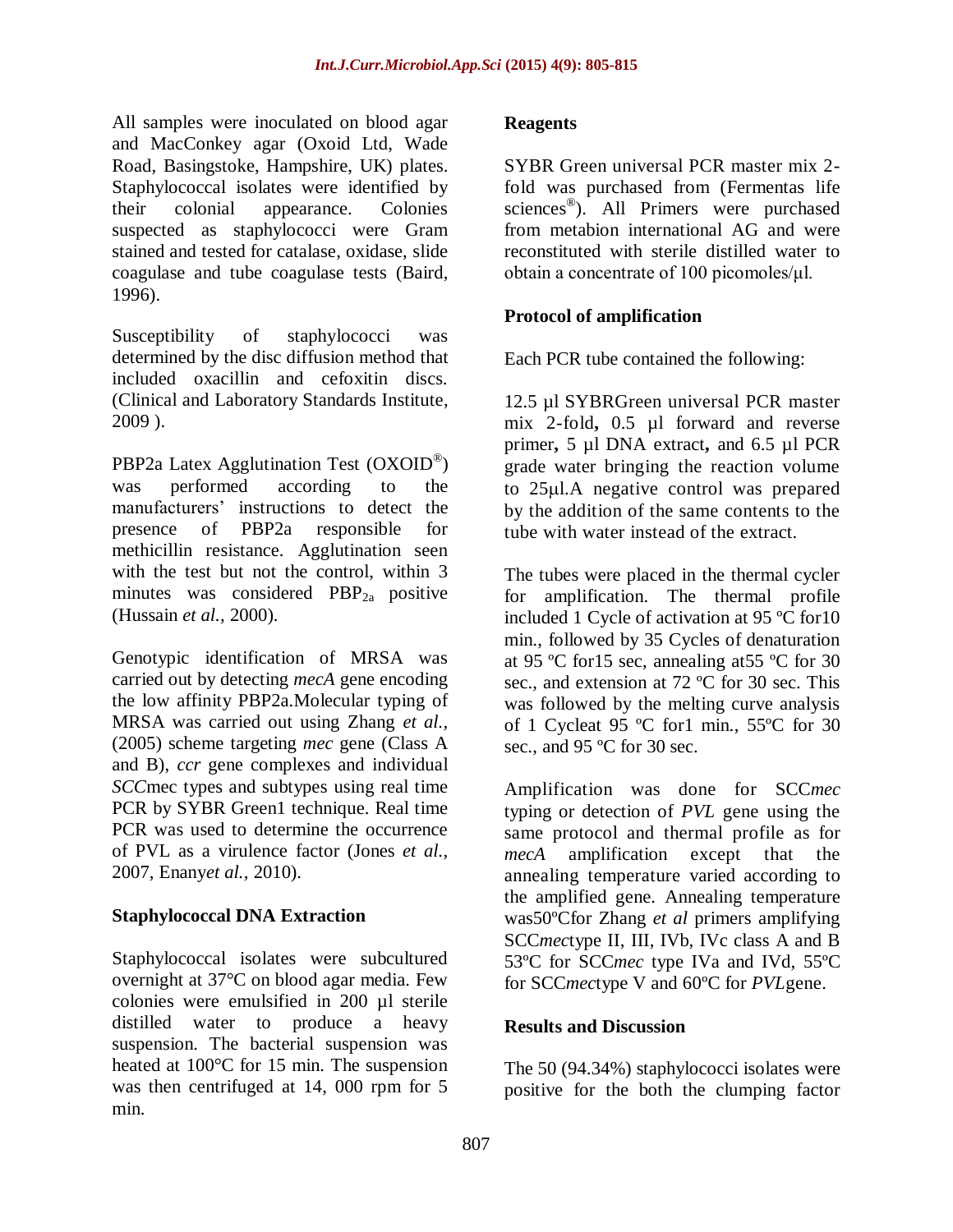(detected by the slide coagulase test) and free coagulase (detected by the tube coagulase test ) and were thereby diagnosed as *S.aureus.*

The presence of *mecA* genes detected by real time PCR was considered to be the gold standard in the diagnosis MRSA ( figs.1 and 2). Out of the 50 *S. aureus* isolated from hospitalized patients, 29 (58%) isolates were positive for *mecA* gene and were PBP2aproducers; hence were diagnosed as MRSA; among which 27 (93.01%) were resistant to cefoxitin while only22 (75.86%) isolates were found to be resistant to oxacillin. The antibiotic sensitivity of HA-MRSA ranged from 58.62% for cotrimoxazole, erythromycin or tetracycline to 96.55% for rifampicin.

## **Molecular typing:**

Regarding the 29 HA-MRSA strainsthat were initially tested with SCC*mec* class A and class B primers (Zhang *et al.,* 2005) ; 11 (37.93%) strains were SCC*mec* class A positive, 6 (20.69%) strains were SCC*mec* class B positive, while, 12 (41.38%) strains couldnot be classified as class A nor B.

When testing the 11 class A positive cases with SCC*mec ccr*2 and SCC*mec ccr*3 primers (Zhang *et al.,* 2005), only 4 cases were positive: 2 cases (18.18%) were positive with SCC*mec ccr*2 primers, and were thereby considered as SCC*mec* type II. The 2 (18.18%) other cases were positive with SCC*mec ccr*3 primers and were considered as SCC*mec* type III. The 7 (63.64%) remaining class A positive cases were negative for both SCC*mec ccr*2 and *ccr*3 primers.

When testing the 6 class B positive cases withSCC*mec ccr2* and SCC*mec ccr1* primers, only 3 cases (50%) were positive, 2 cases (33.33%) were positive withSCC*mec ccr2* primers andwerethereby considered as SCC*mec* type IV. The other case (16.67%) was positive withSCC*mec ccr1* primers and was considered as SCC*mec* type I.

The remaining 22 untypable HA-MRSA strains (10 class A or B positive, *ccr* negative strains and 12 class A and B negative strains) were tested with an individualset of Zhang *et al.,* (2005) primers forSCC*mec*type I*,* SCC*mec*type II, SCC*mec*type III and SCC*mec*type V.

Out of the 10 class A or B positive*ccr* negative strains, 7 cases (70%) were SCC*mec*type I and 3 (30%) cases were SCC*mec*type III.Out of the 12 class A and B negative strains, 6 cases (50%) were SCC*mec*type V, 3 cases (25%) were SCC*mec*type I and 3 cases (25%) remained untypable.

Fig. 3. shows the distribution of the 29HA-MRSA, where 26 (89.66%) were typable by Zhang *et al.*,  $(2005)$ ; set of primers<sup>)</sup> as follows: 11 (37.93%) wereSCC*mec* type I, 2 (6.90%) were type II, 5 (17.24%) were type III 2 (6.90%) were type IVa and 6 (20.69%) were type Vand 3 (33.34%) remained untypable.

*S. aureus* has a remarkable ability to develop antibiotic resistance. MRSA first emerged as a healthcare associated pathogen in the1960s.Since the 1980s, the emergence of MRSA has become widespread in hospitals and long-term care facilities, accounting for numerous healthcare associated infections. It is a global public health problem and represents the most commonly identified antibiotic-resistant pathogen (Ray*et al.,* 2011and Tong *et al.,* 2015).

A total of 50 *S. aureus* isolates were collected from infected wounds of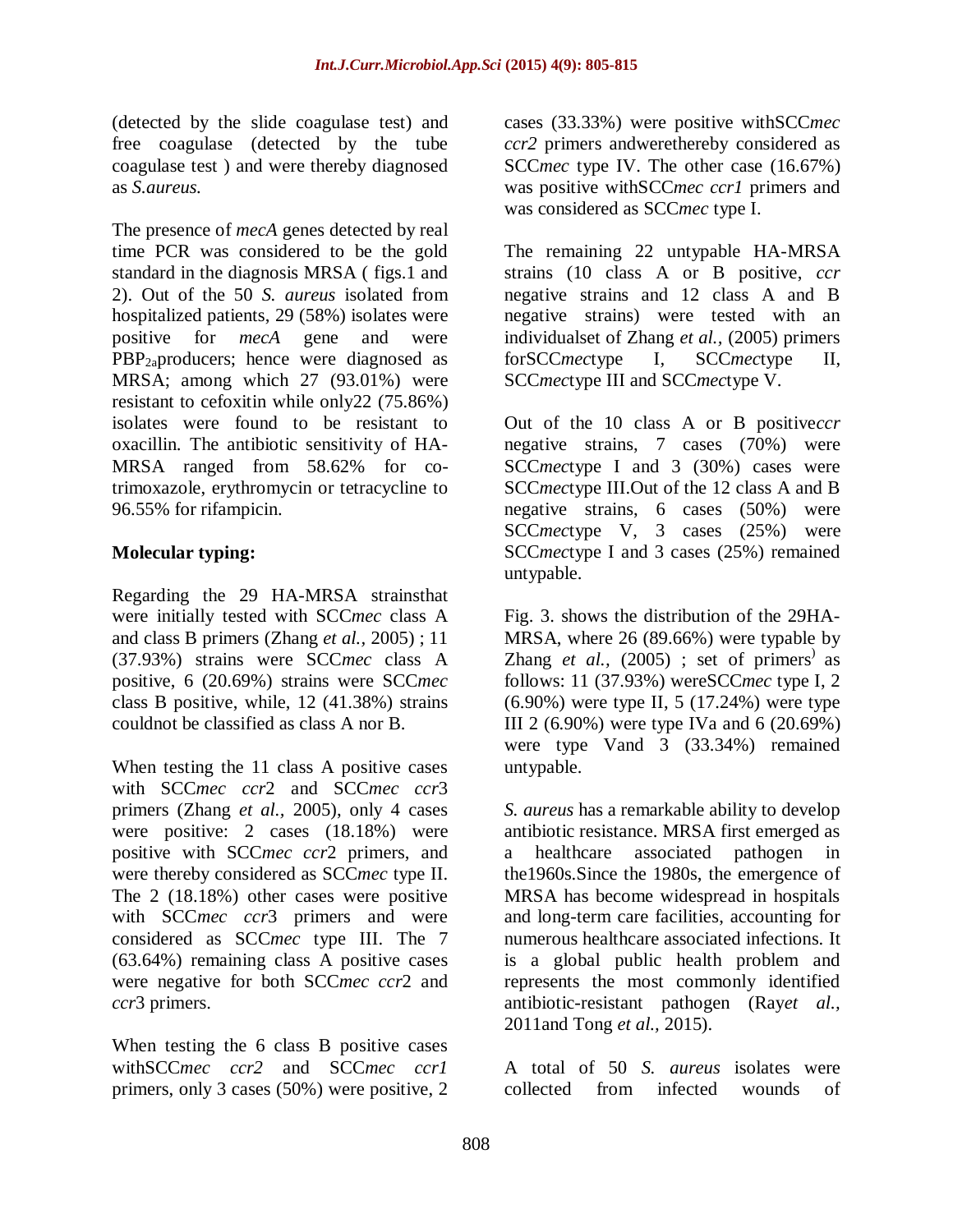hospitalized patients in the Medical Research Institute, Alexandria University. They were identified as Gram-positive, catalase positive, oxidase negative and coagulase positive cocci.

The accurate and early determination of methicillin resistance is of key importance in the prognosis of infections caused by *S. aureus*. Identification of the *mec*A gene is the most reliable method of detecting MRSA isolates (Turlej *et al.,* 2011, Shanshuang *et al.,* 2011).

In the present study the presence of *mecA* gene was detected by real time PCR using the SYBR Green 1 dye. This method obviates the need for target-specific fluorescent probes, reducing assay setup and running cost, but its specificity is determined entirely by the primer sequence. However, melting curve analysis, depending on GC content and the size of the amplicon, was carried out to identify the amplification product and to determine its purity and specificity. Melting curve analysis of the *mecA* positive strains gave excellent results regarding specificity, where the position of the peaks were identical for all strains.

Salimnia and Brown (2005) evaluated oxacillin and cefoxitin disc diffusion utilizing *mec*A as the gold standard, the category agreement for oxacillin disc was 93.3% and for cefoxitin disc 99.7%.

Velasco *et al.,* (2005) found that 5.9% out of their strains that were positive for the mecA gene yielded false negative results with the oxacillin disc diffusion. They explained the lower sensitivity by the absence of, or reduced expression of, the *mecA*-encoded protein,  $PBP_{2a}$ ; suggesting that antibiotics, able to induce expression of methicillin resistance such as cefoxitin, are the most appropriate for detecting MRSA isolates, as

all mecA-positive isolates were detected with the cefoxitin disc with a sensitivity of 100%. (Gupta*et al.,* 2009 )

Out of the 50 *S.aureus* strains isolated from hospitalized patients 29 (58%) were positive for the *mecA* gene and were  $PBP_{2a}$ producers, 27 (93.01%) out of them were resistant to cefoxitin disc while only 22 (75.86%) isolates were resistant to oxacillin, discconfirming that identification of MRSA is more accurate by either directly detecting the gene encoding the methicillin resistance determinant (*mecA*) or its product, penicillin-binding protein 2a (PBP $_{2a}$ ).

In the present study, out of the 29 HA-MRSA 14 (48.28%) isolates were found to be multidrug resistant. These isolates were resistant to 2 or more antibiotic classes including quinolones, co-trimoxazole, erythromycin and tetracycline. A 41.38% were found resistant to co-trimoxazole, 31.03% to quinolones and only 3.45% to rifampicin. All isolates were sensitive to vancomycin.

Zhang *et al.,* (2005) typing scheme targets the individual regions of the classes of the mec complex (IS431-*mecA*, IS1272-*mecA*, and *mecI*-*mecRI*). Four primers were used to identify class A and B of the *mec* gene complex, the allotypes of the *ccr*complex were identified using 6 primers. SCCmec types I to V were identified by the combination of the *mec* classes and *ccr* allotypes.

Out of the 29 HA-MRSA, 11 strains were positive for class A, 6 strains were positive for class B and 12 strains were negative for both class A and B. By *ccr*typing, only 4 strains out of the 11 class A positive strains were positive for *ccr* genes: 2 strains were positive for *ccr*2 and were classified as SCC*mec* type II and 2 strains were positive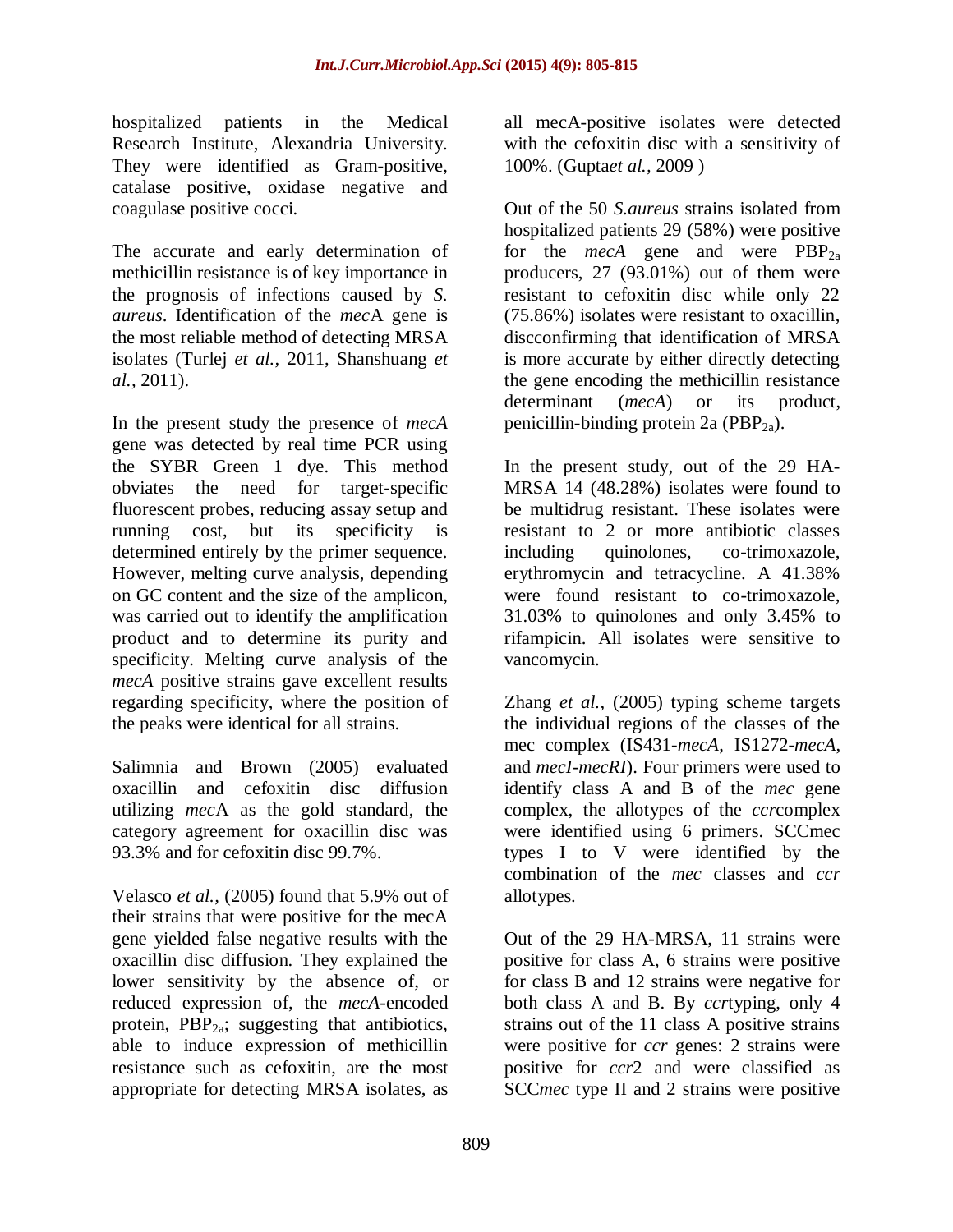for *ccr*3 and were classified as SCC*mec* type III. The remaining 7 class A positive strains were *ccr* negative & thereby couldn't be assigned to any SCC*mec* type. Also, only 3 strains out of the 6 class B positive strains were positive for *ccr* genes: 2 strains were

positive for *ccr*2 and were classified as SCC*mec* type IV and 1 strain was positive for *ccr*1 and was classified as SCC*mec* type I.The remaining 3 class B positive strains were*ccr* negative & thereby couldn't be assigned to any SCC*mec* type.

| <b>Table.1</b> Initial set of primers were used to identify mecA, SCC mec and PVL gene |  |
|----------------------------------------------------------------------------------------|--|
|----------------------------------------------------------------------------------------|--|

| <b>Primer</b><br><b>Type</b>                                    | <b>Primers</b>           | Oligonucleotide sequence (5'-3')                                                 | Ampl-<br>icon size | <b>Specificity</b> |
|-----------------------------------------------------------------|--------------------------|----------------------------------------------------------------------------------|--------------------|--------------------|
|                                                                 |                          |                                                                                  | (bp)               |                    |
| mec A                                                           | $M1-F$                   | 885-TGGCTATCGTGTCACAATCG-904                                                     |                    | mecA               |
| (Killgore                                                       | $M2-R$                   | 1194-CTGGAACTTGTTGAGCAGAG-1175                                                   | 310                |                    |
| et al.,<br>2000)                                                |                          |                                                                                  |                    |                    |
| Zhang et                                                        | Type I-F                 | <b>GCTTTAAAGAGTGTCGTTACAGG</b>                                                   | 613                | <b>SCCmec I</b>    |
| al., (2005)                                                     | Type I-R                 | GTTCTCTCATAGTATGACGTCC                                                           |                    |                    |
|                                                                 | Type II-F<br>Type II-R   | CGTTGAAGATGATGAAGCG<br>CGAAATCAATGGTTAATGGACC                                    | 398                | <b>SCCmecII</b>    |
|                                                                 | Type III-F<br>Type III-R | <b>CCATATTGTGTACGATGCG</b><br>CCTTAGTTGTCGTAACAGATCG                             | 280                | SCCmecIII          |
|                                                                 | Type IVa-F<br>TypeIVa-R  | <b>GCCTTATTCGAAGAAACCG</b><br>CTACTCTTCTGAAAAGCGTCG                              | 776                | <b>SCCmec Iva</b>  |
|                                                                 | Type IVb-F<br>TypeIVb-R  | <b>TCTGGAATTACTTCAGCTGC</b><br>AAACAATATTGCTCTCCCTC                              | 493                | <b>SCCmecIVb</b>   |
|                                                                 | Type IVc-F<br>TypeIVc-R  | <b>ACAATATTTGTATTATCGGAGAGC</b><br>TTGGTATGAGGTATTGCTGG                          | 200                | <b>SCCmecIVc</b>   |
|                                                                 | Type IVd-F<br>Type Vd-R6 | <b>CTCAAAATACGGACCCCAATACA</b><br>TGCTCCAGTAATTGCTAAAG                           | 881                | <b>SCCmecIVd</b>   |
|                                                                 | Type V-F<br>Type V-R     | GAACATTGTTACTTAAATGAGCGTG<br>AAAGTTGTACCCTTGACACC                                | 325                | <b>SCCmecV</b>     |
|                                                                 | $mecl$ -F<br>mecI-R      | <b>CCCTTTTTATACAATCTCGTTATATCA</b><br>TCTGCAGAATGGG                              | 146                | Class A mec        |
|                                                                 | IS1272-<br>FmecR1-R      | TATTTTTGGGTTTCACTCGGCTCCACG<br><b>TTAATTCCATTAATACC</b>                          | 1,305              | Class B mec        |
| <b>PVL</b><br>(Jones et<br>al., 2007,<br>Enany et al.,<br>2010) | $luk-PV-1$<br>$luk-PV-2$ | <b>ATCATTAGGTAAAATGTCTGGACATG</b><br>ATCCAGCATCAASTGTATTGGATAGC<br><b>AAAAGC</b> | 433                | <b>PVL</b>         |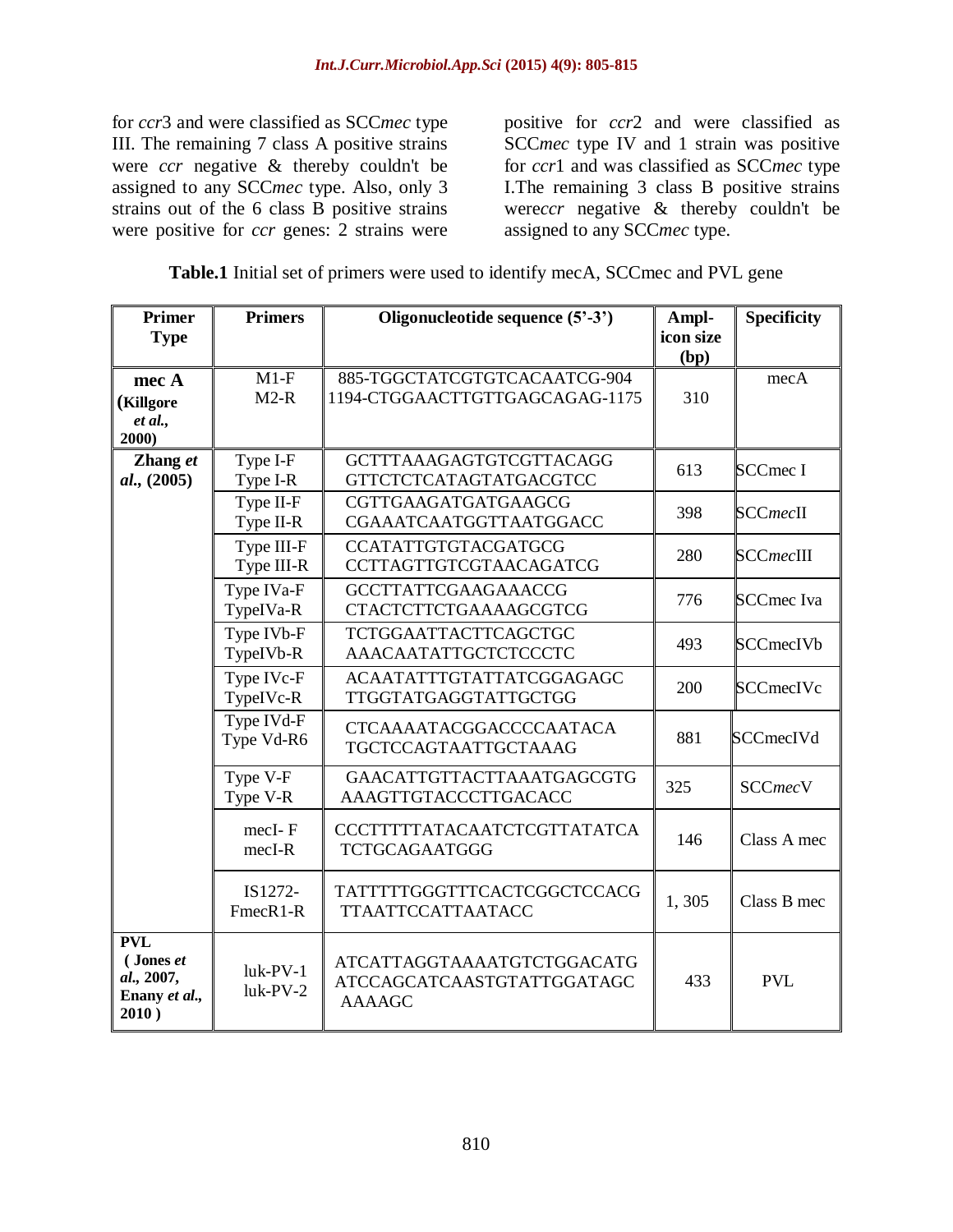



**Fig.2** Melting curve analysis of the *mecA* positive strains to identify the amplification product and to determine its purity and specificity

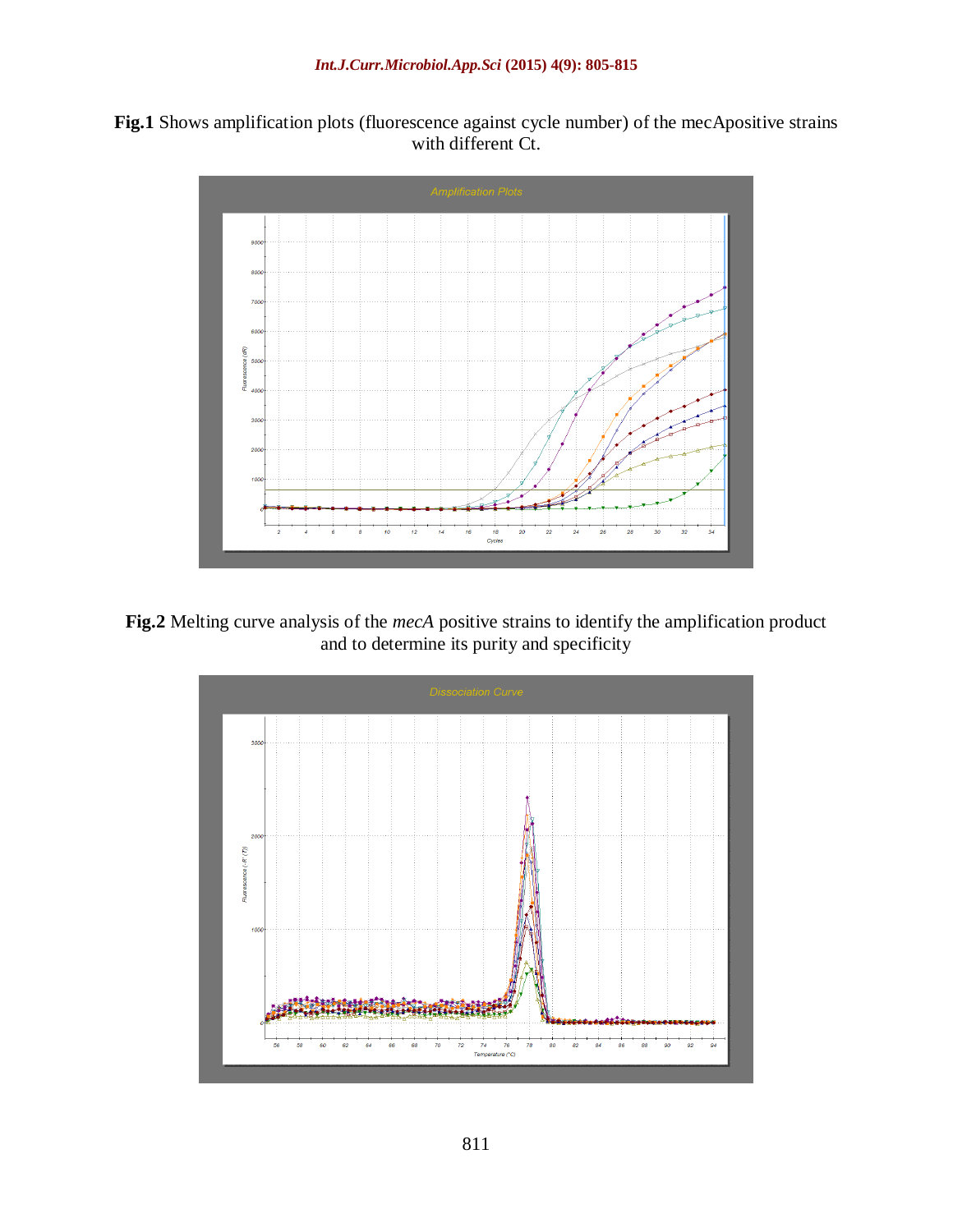

**Fig.3** Distribution of different SCCmec types among the 29 MRSA isolates

By this method of typing, out of 29 HA-MRSA, only 7 (24.14%) strains were typable: SCC*mec* type I [1 isolate (3.45%) ], SCC*mec* type II [2 isolates (6.90%) ], SCC*mec* type III [2 isolates (6.90%) ] and SCC*mec* type IV[2 isolates (6.90%) ].

Zhang *et al,* (2005) designed 8 sets of specific primers based on analyses and alignments of the MSSA and MRSA genomes and variable SCC*mec*type and subtype sequences in the GenBank database.

In the present study, these sets of primers were used to type the 22 strains which were not typable otherwise: class A or B positive, *ccr* negative (10 strains) and class A and B negative (12 strains) :19 (86.36%) out of these 22 strains could be classified by this method. 10 (45.45%) strains were SCC*mec* type I, 3 (13.64%) strains were SCC*mec* type III, 6 (27.27%) strains were SCC*mec* type V and 3 (13.64%) strains remained untypable.

By using Zhang *et al.,* (2005) scheme, 26 (89.66%) out of the 29 HA-MRSA weretypable. SCC*mec* type I: 11 (37.93%), type II: 2 (6.90%), type III: 5 (17.24%), type

IVa: 2 (6.90%) and type V: 6 (20.69%), while 3 (10.34%) remained untypable.

Type V SCC*mec* is structurally similar to type IV SCC*mec*, in that it contains *mec*Aas the only gene encoding antibiotic resistance. Its size (28 kb) was also comparable to that of type IV SCC*mec* (21 Kb) and was much smaller than those of the type I to III SCC*mec* elements (34 to 67 kb), (Valsesia*et al.,* 2015).

There has been much interest in *PVL*, due to its involvement in severe disease among children and young adults with no known exposure to healthcare establishments. CA-MRSA has been reported to carry the loci for *PVL* in high frequency, and to be associated with the SCC*mec*type IV. (Katopodis*et al.,* 2010, Sobhy N*et al.,* 2012*.,*  Valsesia*et al.,* 2015)

However, only 12%out of 108 CA-MRSA isolated in Finland (Fang*et al.,* 2008) contained the *PVL* gene, moreover 6.7% of isolates from Irish patients (Rossney*etal.,*  2011) with an epidemiological history of CA-MRSA carried *PVL* genes.Similarly, 78% of CA-MRSA isolates, referred to a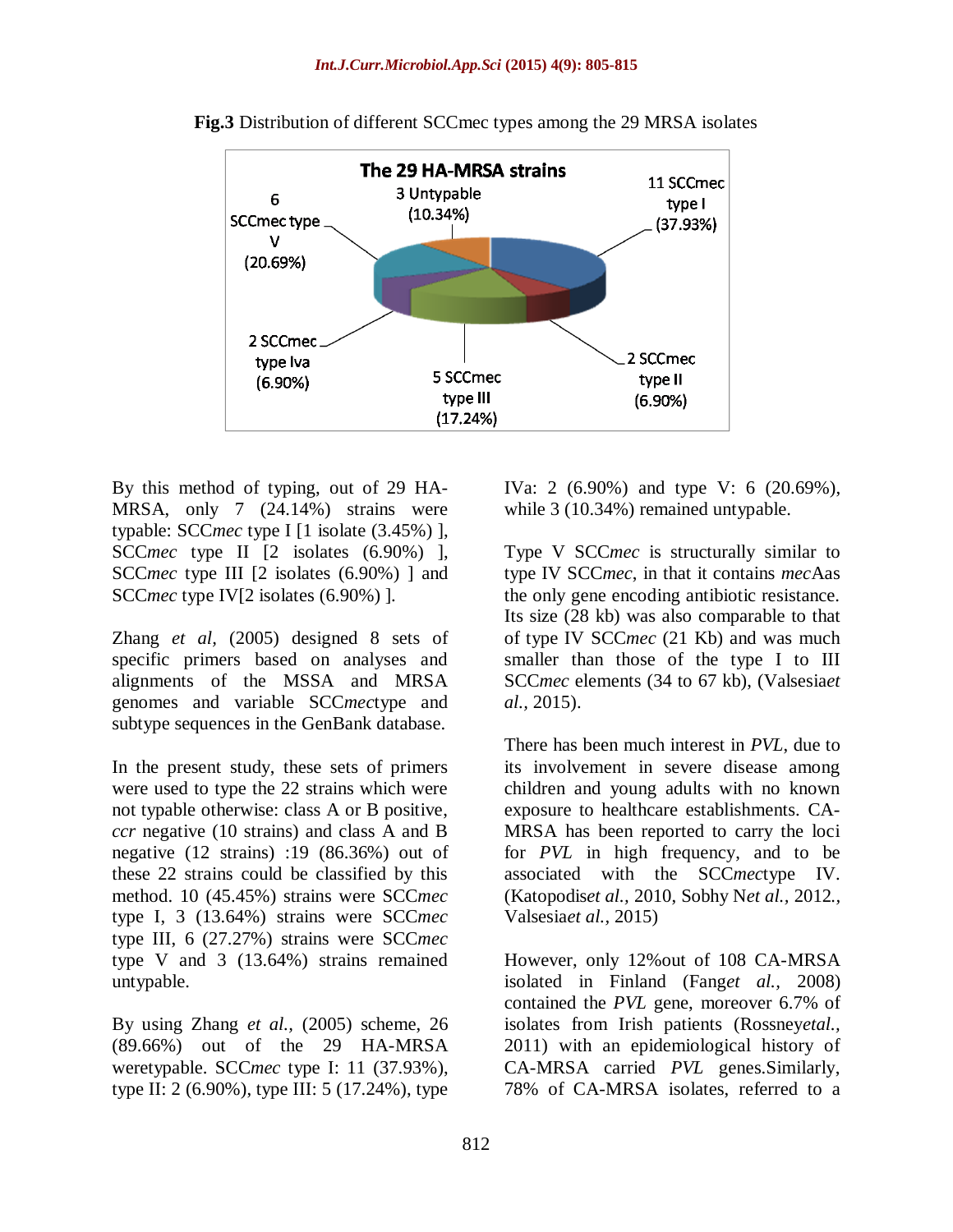central reference facility for investigation of the carriage of *PVL*, were negative.

However, 3 (10.34%) out of the 29 HA-MRSA isolates were *PVL* positive and 2 (6.9%) were SCC*mec*type IVa. These findings confirm that molecular typing forHA andCA-MRSA differentiationcannot be used as a sole tool.

In this study, the combination of *PVL*, SCC*mec*type IVa and a few untypable strains were not sufficient to identify all presumably HA-MRSA strains isolated from the hospital.

The combination of phenotypic characteristics in conjunction with antibiograms are useful to a certain extent, but further work is required to find a reliable marker or combinations of markers to facilitate the recognition of HA-MRSA.

# **References**

- Baird, D.1996.*Staphylococcus*: Clusterforming Gram-positive cocci, in practical medical microbiology, Collee J. G., Fraser A. G., Marmion B. P., Simmons A., Editors. Churchill Livingstone: New York, 245-61.
- Chambers, H.F., andDeleo, F.R.2009.Waves of resistance: *Staphylococcus aureus* in theantibiotic era. Nat Rev Microbiol7 (9):629-41.
- Clinical and Laboratory Standards Institute.2009. Performance Standards for Antimicrobial Susceptibility Testing: Nineteenth Informational Supplement M100-S19. CLSI, Wayne, PA, USA.
- [David,](http://cmr.asm.org/search?author1=Michael+Z.+David&sortspec=date&submit=Submit) M.Z., and [Daum,](http://cmr.asm.org/search?author1=Robert+S.+Daum&sortspec=date&submit=Submit) R.S. 2010.Community-Associated Methicillin-Resistant *Staphylococcus aureus*: Epidemiology and Clinical Consequences of an

Emerging.Clin.Microbiol. Rev 23 ( 3) : 616-687.Epidemic doi: 10.1128/CMR.00081-09

- Deurenberg, R.H., andStobberingh, E.E., 2008.The evolution of *Staphylococcus aureus*. Infect Genet Evo 8:747*–*63.
- Enany, S., Yaoita, E., Yoshida, Y., Enany, M., andYamamoto, T. 2010. Molecular characterization of Panton-Valentine leukocidin-positive community-acquired methicillinresistant *Staphylococcus aureus* isolates in Egypt. Microbiol Res 165 (2) :152-62.
- Fang, H., Hedin, G., Li, G., and Nord, C.E.2008.Genetic diversity of community-associated methicillinresistant *Staphylococcus aureus* in southern Stockholm, 2000– 2005.ClinMicrobiol Infect. 14: 370–6.
- Gupta, M., Singh, N. P., Kumar, A., and Kaur, I. R. 2009.Cefoxitin disk diffusion test - Better predictor of methicillin resistance in *Staphylococcus aureus.* Indian J Med Microbiol 27:379-380.
- Hussain, Z., Stoakes, L., Garrow, S., Longo, S., and Fitzgerald, V. 2000. Rapid detection of *mecA*-positive and *mecA*negative coagulase-negative *staphylococci* by an anti-penicillin binding protein 2a slide latex agglutination test. J. Clin. Microbiol, 38:2051-4.
- Jones, R.N., Nilius, A.M., Akinlade, B.K., Deshpande, L.M., andNotario, G.F. 2007. Molecular characterization of *Staphylococcus aureus* isolates from a 2005 clinical trial of uncomplicated skin and skin structure infections. AntimicrobAgents Chemother 51: 3381–3384.
- Katopodis, G.D., Grivea, I.N., Tsantsaridou, A.J., Pournaras, S., Petinaki. E., and Syrogiannopoulos, G.A. 2010. Fusidic acid and clindamycin resistance in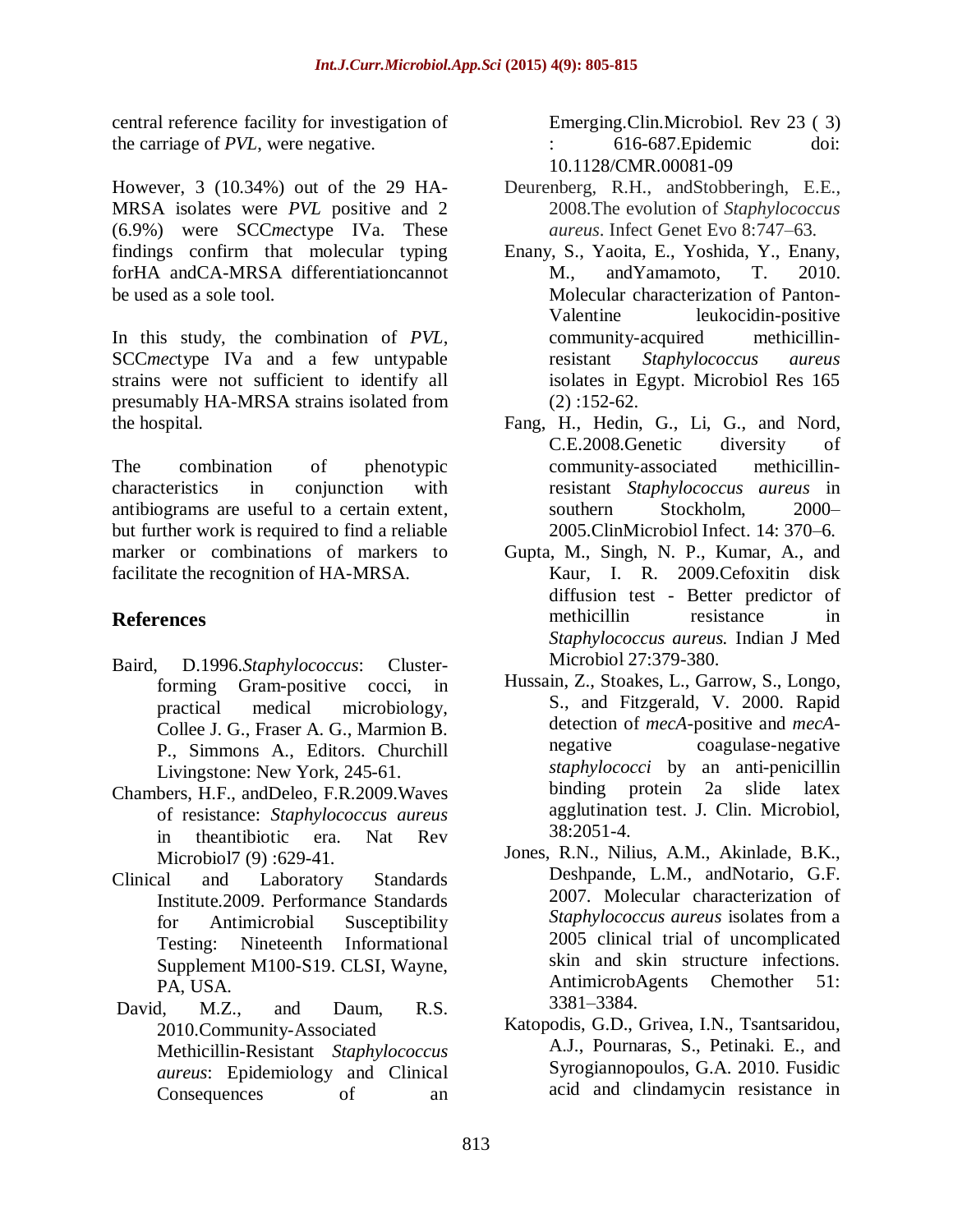community-associated, methicillinresistant *Staphylococcus aureus* infections in children of Central Greece. BMC Infect Dis 10: 1-10.

- Killgore, G., Holloway, B., and Tenover, F.C. 2000. A 5' Nuclease PCR (TaqMan) high-throughput assay for detection of the mecA Gene in Staphylococci. J ClinMicrobiol; 38: 2516-2519.
- Kim, C., Milheiriço, C., Gardete, S., Holmes, M.A., Holden, M.T., deLencastre, H., andTomasz, A.2012.Properties of a Novel PBP2A Protein Homolog from *Staphylococcus aureus* strain LGA251 and its contribution to the -Lactam-resistant Phenotype. J Biol Chem. 287 (44) : 36854–36863.
- Lee, A.S., Huttner, B., andHarbath, S. 2011. Control of methicillin-resistant *Staphylococcus aureus.* Infect Dis Clin N Am 25: 155–79.
- Mediavilla, J.R., Chen, L., Mathema, B., and Kreiswirth, B.N. 2012. Global epidemiology of community associated methicillin resistant *Staphylococcus aureus* (CA-MRSA). CurrOpin Microbio15 (5 ) :558-95.
- My, N.H., Hirao, H., Van, D.U., and [Morokuma,](http://pubs.acs.org/action/doSearch?ContribStored=Morokuma%2C+K) K. 2011. Computational Studies of Bacterial Resistance to β-Lactam Antibiotics: Mechanism of Covalent Inhibition of the Penicillin-Binding Protein 2a (PBP2a). J. Chem. Inf. Model51 (12), pp 3226–3234. DOI: 10.1021/ci2004175
- Ray, P., Gautam, V., andSingh, R. 2011.Methicillinresistant*Staphylococcus aureus* (MRSA) in developing and developed countries: implications and solutions.Regional Health Forum. 15  $(1)$ :74-82.
- Rossney, A., Shore, A.C., Morgan, P.M., Fitzgibbon, M.M., O'Connell, B., and

Coleman, D.C. 2007. The Emergence and Importation of Diverse Genotypes of Methicillin-Resistant Staphylococcus aureus (MRSA) Harboring the Panton-Valentine Leukocidin Gene (PVL) Reveal that PVL Is a Poor Marker for Community-Acquired MRSA Strains in Ireland. J ClinMicrob 2554-63.

- Salimnia, H., and Brown, W. J. 2005. Detection of oxacillin resistance in *Staphylococcus aureus*: Comparison of phoenix oxacillin and cefoxitin MICs, MicroScanoxacillin MIC, oxacillin and cefoxitin disk diffusion and mecA gene detection. As presented at the Interscience Conference on Antimicrobial Agents and Chemotherapy (ICAAC).
- [Shallcross,](javascript:void(0);) L.J., [Fragaszy,](javascript:void(0);) E., [Johnson,](javascript:void(0);) A.M., [Andrew, C., and](javascript:void(0);) Hayward, A.C. 2012.The role of the Panton-Valentine leucocidin toxin in staphylococcal disease: a systematic review and metaanalysis. The Lancet, Infect Dis.
- Shanshuang, L., Skov, R.L., Han, X., Larsen, A.R., Larsen, J., Sorum, M.*et al.*2011.Novel Types of Staphylococcal Cassette Chromosome *mec* Elements Identified in Clonal Complex 398 Methicillin-Resistant *Staphylococcus aureus* strains. Antimicrob. Agents Chemother 55 (6 ) : 3046-50**.**
- Sobhy, N., Aly, F., Kader, O., Ghazal, A., and ELBaraei, A. 2012. Community acquired methicillin resistant *Staphylococcus aureus* from skin and soft tissue infections in a sample of Egyptian population: analysis of mec gene and staphylococcal cassette chromosome. Braz J Infect Dis. 16 (5) :426-31.
- Tong, S.Y.C., Davis, J.S., Eichenberger, E., Holland, T.L., andFowler, V.G.2015.*Staphylococcus aureus*